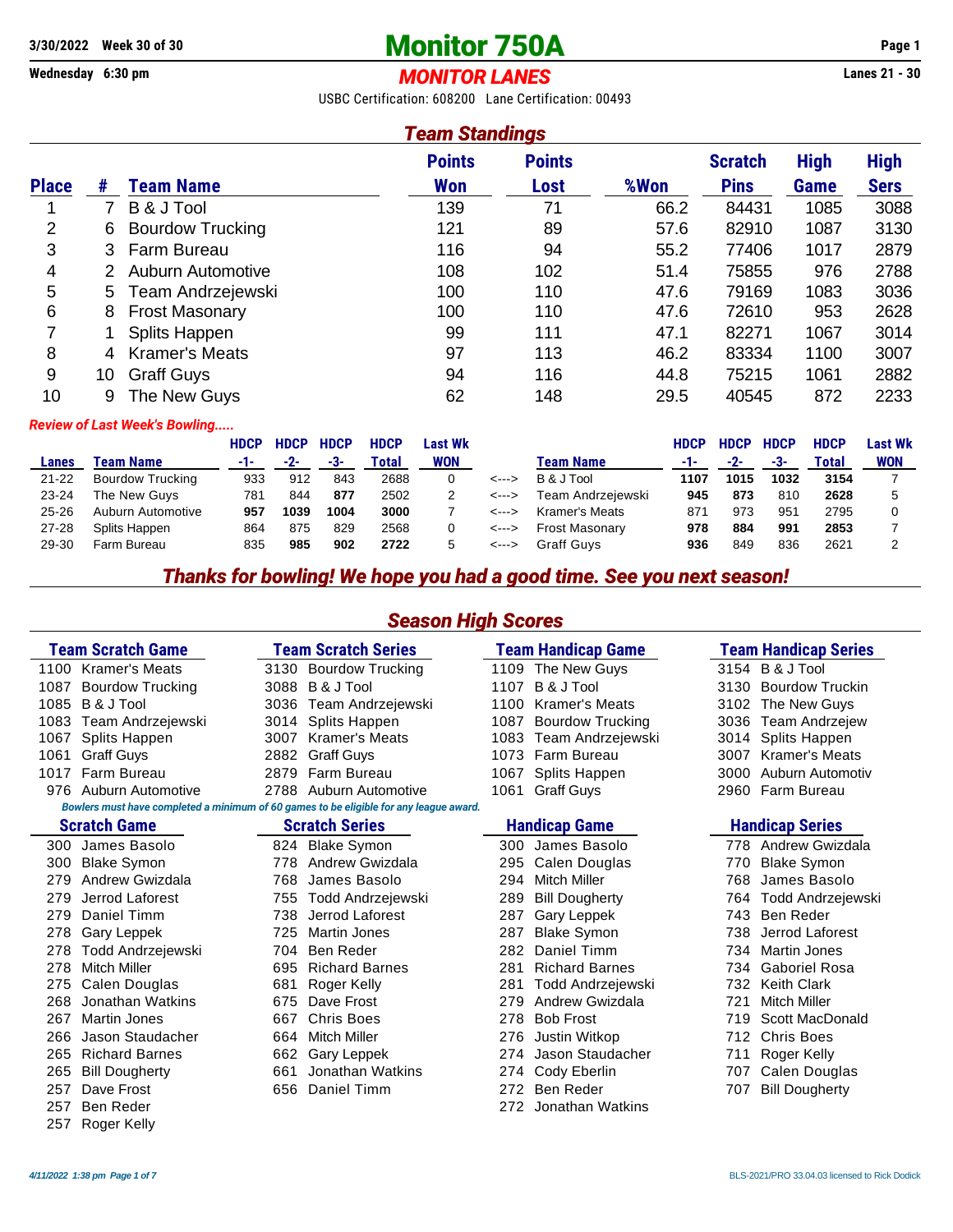## *Last Week's Top Scores*

| <b>Team Scratch Game</b><br><b>Team Scratch Series</b> |                                 |      |                         | <b>Team Handicap Game</b> |                                   | <b>Team Handicap Series</b> |                         |
|--------------------------------------------------------|---------------------------------|------|-------------------------|---------------------------|-----------------------------------|-----------------------------|-------------------------|
|                                                        | 1085 B & J Tool                 |      | 3088 B & J Tool         |                           | 1107 B & J Tool                   |                             | 3154 B & J Tool         |
| 973                                                    | <b>Kramer's Meats</b>           | 2795 | <b>Kramer's Meats</b>   | 1039                      | Auburn Automotive                 |                             | 3000 Auburn Automotiv   |
| 945                                                    | Team Andrzejewski               | 2688 | <b>Bourdow Trucking</b> | 991                       | <b>Frost Masonary</b>             | 2853                        | <b>Frost Masonary</b>   |
| 936                                                    | <b>Graff Guys</b>               | 2628 | Team Andrzejewski       | 985                       | Farm Bureau                       | 2795                        | <b>Kramer's Meats</b>   |
| 933                                                    | <b>Bourdow Trucking</b>         | 2628 | <b>Frost Masonary</b>   | 973                       | <b>Kramer's Meats</b>             | 2722                        | Farm Bureau             |
| 916                                                    | <b>Frost Masonary</b>           | 2621 | <b>Graff Guys</b>       | 945                       | Team Andrzejewski                 | 2688                        | <b>Bourdow Truckin</b>  |
| 907                                                    | Farm Bureau                     | 2595 | Auburn Automotive       | 936                       | <b>Graff Guys</b>                 | 2628                        | Team Andrzejew          |
| 904                                                    | <b>Auburn Automotive</b>        | 2568 | Splits Happen           | 933                       | <b>Bourdow Trucking</b>           | 2621                        | <b>Graff Guys</b>       |
| 875                                                    | <b>Splits Happen</b>            |      | 2488 Farm Bureau        | 877                       | The New Guys                      | 2568                        | Splits Happen           |
|                                                        | <b>Scratch Game</b>             |      | <b>Scratch Series</b>   |                           | <b>Handicap Game</b>              |                             | <b>Handicap Series</b>  |
| 265                                                    | <b>Bill Dougherty</b>           |      | 653 Blake Symon         | 289                       | <b>Bill Dougherty</b>             | 707                         | <b>Bill Dougherty</b>   |
| 243                                                    | James Basolo                    | 640  | <b>Chris Boes</b>       | 251                       | <b>Mitch Miller</b>               | 688                         | <b>Chris Boes</b>       |
| 238                                                    | <b>Mitch Miller</b>             | 635  | <b>Bill Dougherty</b>   | 247                       | <b>Timothy Monville</b>           | 678                         | <b>Bob Frost</b>        |
| 235                                                    | Todd Andrzejewski               | 624  | Ronald Gwizdala         | 243                       | James Basolo                      | 666                         | <b>Bob Parks</b>        |
| 234                                                    | <b>Timothy Monville</b>         | 610  | <b>Scott Sturm</b>      | 242                       | <b>Chris Boes</b>                 | 654                         | Shawn Doyle             |
| 233                                                    | Jonathan Watkins                | 602  | Calen Douglas           | 242                       | <b>Bob Frost</b>                  | 653                         | <b>Blake Symon</b>      |
| 226                                                    | <b>Chris Boes</b>               | 600  | Todd Andrzejewski       | 239                       | <b>Taylor Trumbley</b>            | 646                         | Scott Sturm             |
| 226                                                    | Scott Sturm                     | 599  | Daniel Timm             | 238                       | <b>Bob Parks</b>                  | 636                         | Ronald Gwizdala         |
| 225                                                    | <b>Blake Symon</b>              | 594  | Shawn Doyle             | 238                       | <b>Scott Sturm</b>                | 632                         | Calen Douglas           |
| 219                                                    | <b>Ronald Gwizdala</b>          | 591  | <b>Bob Parks</b>        | 236                       | <b>Todd Andrzejewski</b>          | 630                         | Ryan Gwizdala           |
| 218                                                    | Calen Douglas                   | 589  | <b>Martin Jones</b>     | 236                       | Jonathan Watkins                  | 622                         | <b>Timothy Monville</b> |
| 215                                                    | Shawn Doyle                     | 589  | James Basolo            | 235                       | Shawn Doyle                       | 615                         | <b>Mitch Miller</b>     |
| 213                                                    | <b>Bob Parks</b>                | 587  | Casey Snyder            | 228                       | Calen Douglas                     | 611                         | Daniel Timm             |
| 210                                                    | Ryan Gwizdala                   | 585  | Ryan Gwizdala           | 225                       | Ryan Gwizdala                     | 608                         | Tim Andrezejewski       |
|                                                        | 210 Daniel Timm                 |      | 583 Timothy Monville    | 225                       | <b>Blake Symon</b>                | 603                         | Todd Andrzejewski       |
|                                                        | <b>Weekly Game Over Average</b> |      |                         |                           | <b>Weekly Series over Average</b> |                             |                         |
|                                                        | <b>Game - Avg=Difference</b>    |      |                         |                           | <b>Series - Avg=Difference</b>    |                             |                         |

|                           | 265 - 170=95 Bill Dougherty | 635 - 510=125 Bill Dougherty |  |
|---------------------------|-----------------------------|------------------------------|--|
| 238 - 183=55 Mitch Miller |                             | 558 - 450=108  Bob Frost     |  |

| $635 - 510 = 125$ | <b>Bill Dougherty</b> |
|-------------------|-----------------------|
| $558 - 450 = 108$ | <b>Bob Frost</b>      |

### *Individual High Averages*

| 225.93 Andrew Gwizdala 224.17 Blake Symon |                                             | 211.76 James Basolo | 204.41 Jerrod Laforest  |
|-------------------------------------------|---------------------------------------------|---------------------|-------------------------|
| 203.79 Richard Barnes                     | 198.31 Todd Andrzejewsk 197.86 Martin Jones |                     | 195.72 Jonathan Watkins |
| 195.14 Daniel Timm                        | 191.34 Roger Kelly                          | 191.22 Gary Leppek  | 190.62 Dave Frost       |
| 188.23 Calen Douglas                      | 187.78 Jason Staudacher 185.94 Scott Sturm  |                     | 185.54 Ben Reder        |

#### *Team Rosters*

# **1 - Splits Happen** Lane 30

|                          |                 |                |                 |    |      |       |      |              | <b>High</b> | <b>High</b> |
|--------------------------|-----------------|----------------|-----------------|----|------|-------|------|--------------|-------------|-------------|
| <b>Name</b>              | <b>Avg HDCP</b> |                | <b>Pins Gms</b> |    | -1-  | $-2-$ | -3-  | <b>Total</b> | <b>Game</b> | <b>Sers</b> |
| <b>Gary Leppek</b>       | 191             |                | 11473           | 60 | a181 | a181  | a181 | 543          | 278         | 662         |
| Martin R. Jones          | 197             | $\overline{2}$ | 16027           | 81 | 203  | 208   | 178  | 589          | 267         | 725         |
| Matthew K. McFarland     | 202             | 0              | 10314           | 51 |      |       |      | 0            | 278         | 734         |
| Rodney K. McFarland      | 172             | 22             | 13945           | 81 | 151  | 133   | 149  | 433          | 227         | 605         |
| Dan F. Kaczynski         | 170             | 24             | 9228            | 54 | 182  | 170   | 154  | 506          | 256         | 627         |
| Jeff A. Nievierowski     | 162             | 30             | 8780            | 54 | 147  | 183   | 167  | 497          | 221         | 575         |
| Ryan Leppek M            | 190             | 8              | 7427            | 39 |      |       |      | 0            | 254         | 654         |
| <b>Bryant R. Brandel</b> | bk220           | $\overline{0}$ | 660             | 3  |      |       |      | 0            | 257         | 660         |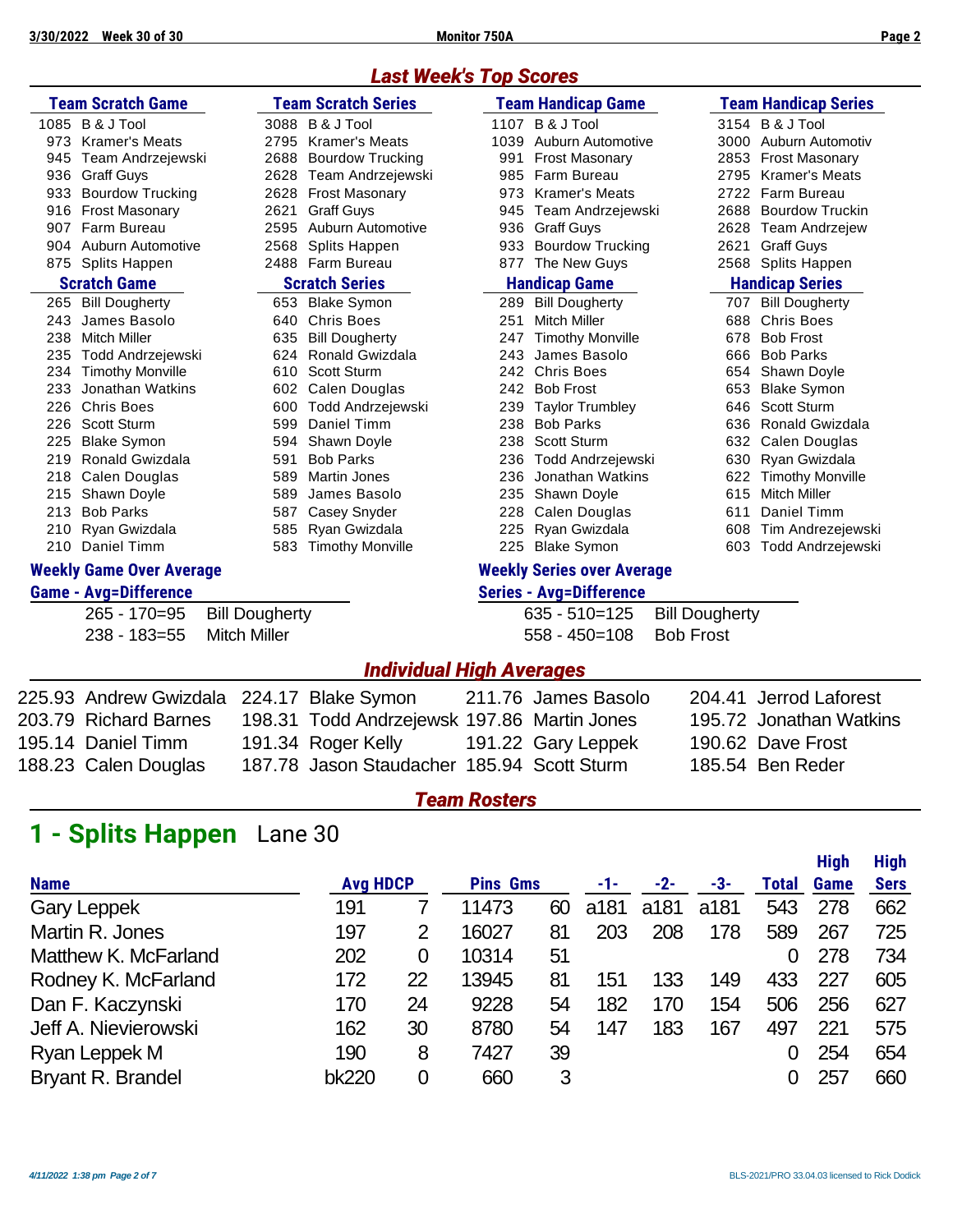## **2 - Auburn Automotive** Lane 21

|                          |                 |    |                 |    |     |       |     |       | <b>High</b> | <b>High</b> |
|--------------------------|-----------------|----|-----------------|----|-----|-------|-----|-------|-------------|-------------|
| <b>Name</b>              | <b>Avg HDCP</b> |    | <b>Pins Gms</b> |    | -1- | $-2-$ | -3- | Total | <b>Game</b> | <b>Sers</b> |
| <b>Taylor Trumbley</b>   | 162             | 30 | 10702           | 66 | 172 | 124   | 208 | 504   | 222         | 556         |
| Pat G. Goretski          | 139             | 48 | 9636            | 69 | 146 | 128   | 146 | 420   | 209         | 463         |
| Mark E. Matthews         | 156             | 35 | 12678           | 81 | 150 | 153   | 150 | 453   | 214         | 558         |
| <b>Bill D. Dougherty</b> | 172             | 22 | 12946           | 75 | 180 | 265   | 190 | 635   | 265         | 635         |
| <b>Richard D. Barnes</b> | 203             | 0  | 14673           | 72 |     |       |     |       | 265         | 695         |
| Brian N. Gregory         | 137             | 50 | 2342            | 17 |     |       |     |       | 170         | 456         |
| Darrin M. Haut           | 203             | 0  | 2444            | 12 |     |       |     |       | 222         | 647         |
| Timothy J. Monville      | 184             | 12 | 9412            | 51 | 174 | 234   | 175 | 583   | 267         | 666         |

## **3 - Farm Bureau** Lane 29

|                     |                 |    |                 |    |     |     |     |       | <b>High</b> | <b>High</b> |
|---------------------|-----------------|----|-----------------|----|-----|-----|-----|-------|-------------|-------------|
| <b>Name</b>         | <b>Avg HDCP</b> |    | <b>Pins Gms</b> |    | -1- | -2- | -3- | Total | Game        | <b>Sers</b> |
| Robert A. Schlicker | 158             | 33 | 7605            | 48 | 140 | 157 | 153 | 450   | 251         | 538         |
| Gary P. Schulz      | 177             | 18 | 9043            | 51 |     |     |     |       | 243         | 627         |
| Mitch R. Miller     | 183             | 13 | 16517           | 90 | 178 | 238 | 160 | 576   | 278         | 664         |
| Peter L. Schmidt    | 172             | 22 | 13958           | 81 |     |     |     | 0     | 231         | 593         |
| Keith E. Clark      | 159             | 32 | 11608           | 73 | 131 | 157 | 187 | 475   | 223         | 582         |
| Scott L. Sturm      | 185             | 12 | 13388           | 72 | 188 | 226 | 196 | 610   | 234         | 647         |
| Quinn M. Schmidt    | 115             | 68 | 1043            | 9  | 120 | 129 | 128 | 377   | 156         | 377         |

## **4 - Kramer's Meats** Lane 22

|                     |                 |    |                 |    |      |       |      |              | <b>High</b> | <b>High</b> |
|---------------------|-----------------|----|-----------------|----|------|-------|------|--------------|-------------|-------------|
| <b>Name</b>         | <b>Avg HDCP</b> |    | <b>Pins Gms</b> |    | -1-  | $-2-$ | -3-  | <b>Total</b> | <b>Game</b> | <b>Sers</b> |
| Aaron J. Presley    | 183             | 13 | 13749           | 75 | a173 | a173  | a173 | 519          | 246         | 648         |
| Dave Frost          | 190             | 8  | 13153           | 69 | 167  | 194   | 176  | 537          | 257         | 675         |
| Jerrod E. Laforest  | 204             | 0  | 12878           | 63 | a194 | a194  | a194 | 582          | 279         | 738         |
| Calen R. Douglas    | 188             | 9  | 11294           | 60 | 181  | 218   | 203  | 602          | 275         | 647         |
| Jason R. Staudacher | 187             | 10 | 15210           | 81 | 156  | 194   | 205  | 555          | 266         | 653         |
| Tyler J. Kramer     | 190             | 8  | 2854            | 15 |      |       |      | 0            | 236         | 599         |
| Jason W. Long       | 170             | 24 | 2553            | 15 |      |       |      | 0            | 223         | 607         |
| Richard J. Giddings | 158             | 33 | 5226            | 33 |      |       |      |              | 212         | 562         |

## **5 - Team Andrzejewski** Lane 28

|                       |                 |    |                 |    |     |       |     |       | <b>High</b> | <b>High</b> |
|-----------------------|-----------------|----|-----------------|----|-----|-------|-----|-------|-------------|-------------|
| <b>Name</b>           | <b>Avg HDCP</b> |    | <b>Pins Gms</b> |    | -1- | $-2-$ | -3- | Total | <b>Game</b> | <b>Sers</b> |
| Erik J. Dziurka       | 154             | 36 | 12087           | 78 | 162 | 156   | 158 | 476   | 212         | 534         |
| Scott M. MacDonald    | 170             | 24 | 14801           | 87 | 183 | 177   | 137 | 497   | 233         | 644         |
| Brian R. Andrzejewski | 176             | 19 | 15869           | 90 | 194 | 148   | 168 | 510   | 247         | 634         |
| Tim M. Andrezejewski  | 173             | 21 | 15628           | 90 | 171 | 201   | 173 | 545   | 236         | 622         |
| Todd M. Andrzejewski  | 198             |    | 17848           | 90 | 235 | 191   | 174 | 600   | 278         | 755         |
| Steve D. Lambert      | 207             | 0  | 2492            | 12 |     |       |     |       | 244         | 651         |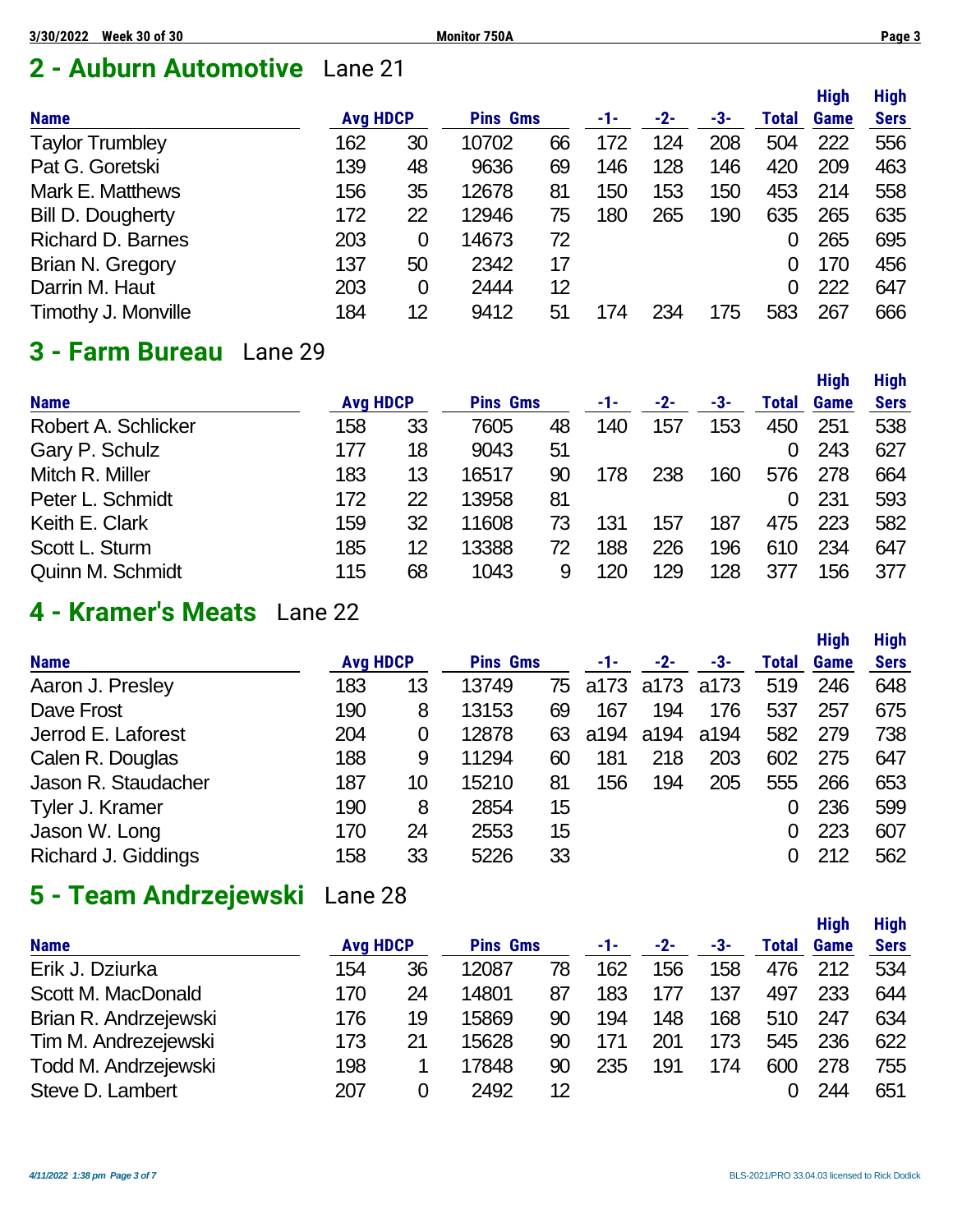# **6 - Bourdow Trucking** Lane 23

|                         |                 |    |                 |    |     |     |     |       | <b>High</b> | <b>High</b> |
|-------------------------|-----------------|----|-----------------|----|-----|-----|-----|-------|-------------|-------------|
| <b>Name</b>             | <b>Avg HDCP</b> |    | <b>Pins Gms</b> |    | -1- | -2- | -3- | Total | Game        | <b>Sers</b> |
| Roger A. Kelly          | 191             |    | 16647           | 87 | 169 | 190 | 162 | 521   | 257         | 681         |
| Joel A. Trautner        | 142             | 46 | 10690           | 75 |     |     |     | 0     | 205         | 482         |
| Daniel P. Bourdow       | 160             | 32 | 8679            | 54 | 157 | 147 | 135 | 439   | 223         | 632         |
| James M. Basolo         | 211             | 0  | 19058           | 90 | 168 | 178 | 243 | 589   | 300         | 768         |
| <b>Jonathan Watkins</b> | 195             | 4  | 17615           | 90 | 233 | 188 | 131 | 552   | 268         | 661         |
| Travis J. Hare          | 174             | 20 | 2097            | 12 |     |     |     |       | 226         | 564         |
| <b>Casey Snyder</b>     | 216             | 0  | 6486            | 30 | 206 | 209 | 172 | 587   | 278         | 745         |

### **7 - B & J Tool** Lane 27

| <b>Name</b>        | <b>Avg HDCP</b> |    | <b>Pins Gms</b> |    | -1- | $-2-$     | -3-  | Total | <b>Game</b> | <b>Sers</b> |
|--------------------|-----------------|----|-----------------|----|-----|-----------|------|-------|-------------|-------------|
| Chris J. Boes      | 181             | 15 | 15282           | 84 | 226 | 212       | 202  | 640   | 247         | 667         |
| Andrew E. Gwizdala | 225             | 0  | 18300           | 81 |     | a215 a215 | a215 | 645   | 279         | 778         |
| Ryan J. Gwizdala   | 182             | 14 | 12591           | 69 | 210 | 186       | 189  | 585   | 247         | 611         |
| Ronald J. Gwizdala | 195             | 4  | 8200            | 42 | 219 | 191       | 214  | 624   | 252         | 645         |
| Shawn P. Doyle     | 176             | 19 | 10037           | 57 | 215 | 189       | 190  | 594   | 242         | 611         |
| Michael A. Wagner  | 165             | 28 | 4466            | 27 |     |           |      |       | 210         | 582         |
| Daryl Sampier      | 182             | 14 | 5472            | 30 |     |           |      |       | 224         | 582         |
|                    |                 |    |                 |    |     |           |      |       |             |             |

## **8 - Frost Masonary** Lane 25

|                  |                 |    |                 |    |     |       |     |       | <b>High</b> | <b>High</b> |
|------------------|-----------------|----|-----------------|----|-----|-------|-----|-------|-------------|-------------|
| <b>Name</b>      | <b>Avg HDCP</b> |    | <b>Pins Gms</b> |    | -1- | $-2-$ | -3- | Total | <b>Game</b> | <b>Sers</b> |
| <b>Jim Parks</b> | 158             | 33 | 10963           | 69 | 178 | 131   | 180 | 489   | 198         | 531         |
| Mark W. Chambers | 163             | 29 | 9825            | 60 |     |       |     | 0     | 226         | 547         |
| <b>Bob Parks</b> | 170             | 24 | 8690            | 51 | 193 | 213   | 185 | 591   | 214         | 591         |
| Jerry Metzger    | 157             | 34 | 13226           | 84 | 151 | 138   | 170 | 459   | 215         | 553         |
| <b>Bob Frost</b> | 151             | 39 | 10759           | 71 | 202 | 177   | 179 | 558   | 236         | 558         |
| Kent M. Weiland  | 182             | 14 | 12020           | 66 | 179 | 150   | 202 | 531   | 246         | 632         |
| Terry L. Frost   | 144             | 44 | 7805            | 54 |     |       |     |       | 179         | 480         |

## **9 - The New Guys** Lane 26

| <b>Name</b>                 |     | <b>Avg HDCP</b> |      | <b>Pins Gms</b> |     | $-2-$ | -3- | <b>Total</b> | <b>Game</b> | <b>Sers</b> |
|-----------------------------|-----|-----------------|------|-----------------|-----|-------|-----|--------------|-------------|-------------|
| Erik R. Figge               | 104 | 76              | 4389 | 42              | 100 | 132   | 135 | 367          | 153         | 379         |
| Lee E. Khoury               | 122 | 62              | 4394 | 36              |     |       |     |              | 171         | 419         |
| Justin T. Witkop            | 138 | 49              | 8316 | 60              |     | 141   | 137 | 389          | 224         | 539         |
| Kevin C. Heppner            | 173 | 21              | 9861 | 57              | 130 | 165   | 169 | 464          | 274         | 658         |
| Cody A. Eberlin             | 153 | 37              | 9190 | 60              | 137 | 123   | 146 | 406          | 235         | 567         |
| <b>Bradley J. MacKenzie</b> | 91  | 87              | 3567 | 39              | 104 | 84    | 91  | 279          | 129         | 339         |
|                             |     |                 |      |                 |     |       |     |              |             |             |

**High High**

**High High**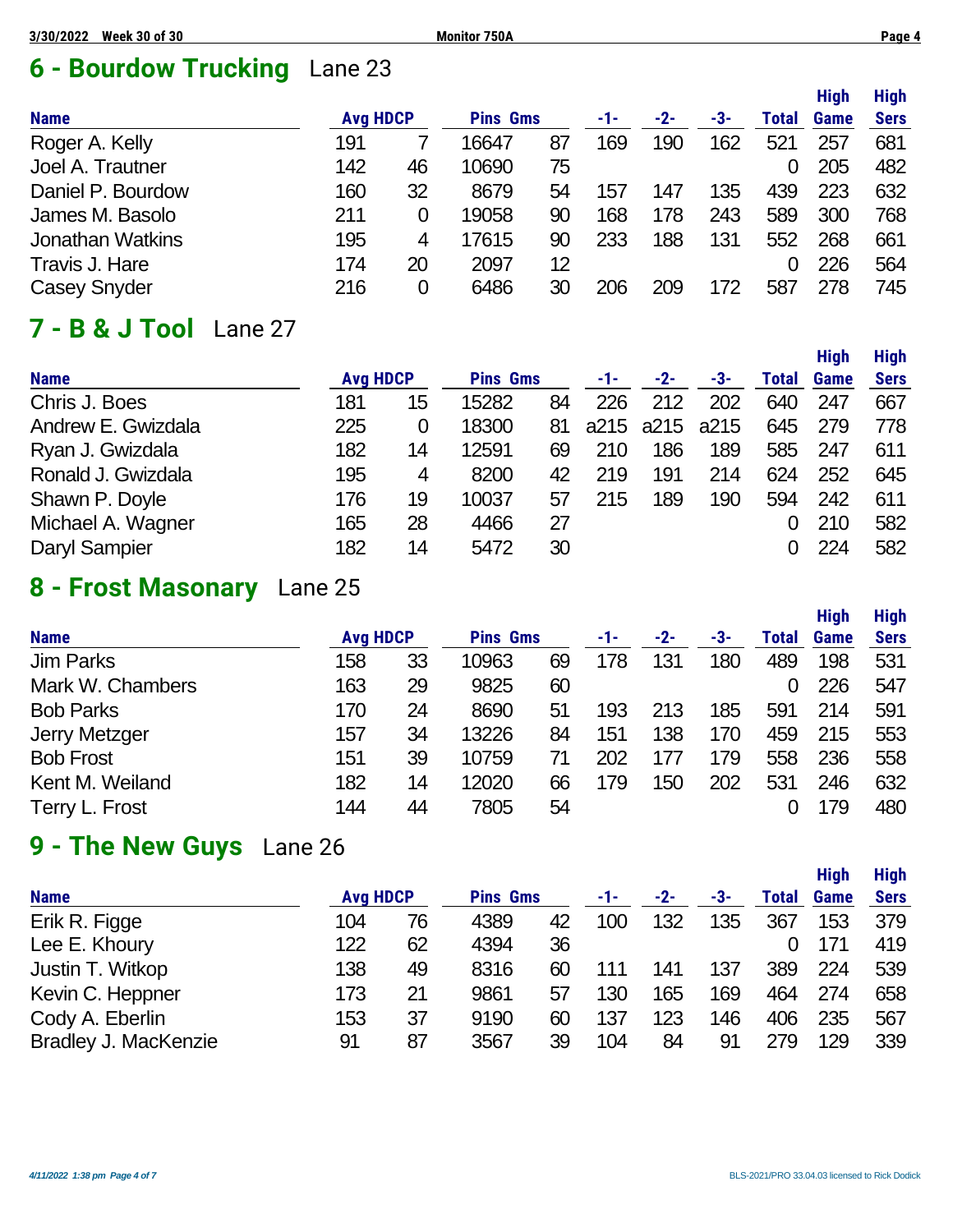# **10 - Graff Guys** Lane 24

|                      |                 |    |                 |    |     |       |     |              | <b>High</b> | <b>High</b> |
|----------------------|-----------------|----|-----------------|----|-----|-------|-----|--------------|-------------|-------------|
| <b>Name</b>          | <b>Avg HDCP</b> |    | <b>Pins Gms</b> |    | -1- | $-2-$ | -3- | <b>Total</b> | Game        | <b>Sers</b> |
| Ben P. Reder         | 185             | 12 | 14472           | 78 | 186 | 167   | 194 | 547          | 257         | 704         |
| Dan K. Donnelly      | 114             | 68 | 9969            | 87 | 143 | 118   | 104 | 365          | 169         | 413         |
| Gaboriel M. Rosa     | 158             | 33 | 9514            | 60 |     |       |     | 0            | 234         | 632         |
| Blake M. Symon       | 224             | 0  | 18158           | 81 | 223 | 205   | 225 | 653          | 300         | 824         |
| Daniel A. Timm       | 195             | 4  | 15026           |    | 194 | 210   | 195 | 599          | 279         | 656         |
| <b>Cordal Morris</b> | 129             | 56 | 2328            | 18 |     |       |     | 0            | 227         | 474         |
| Jaren R. Edsall      | 165             | 28 | 4481            | 27 | 190 | 149   | 118 | 457          | 217         | 554         |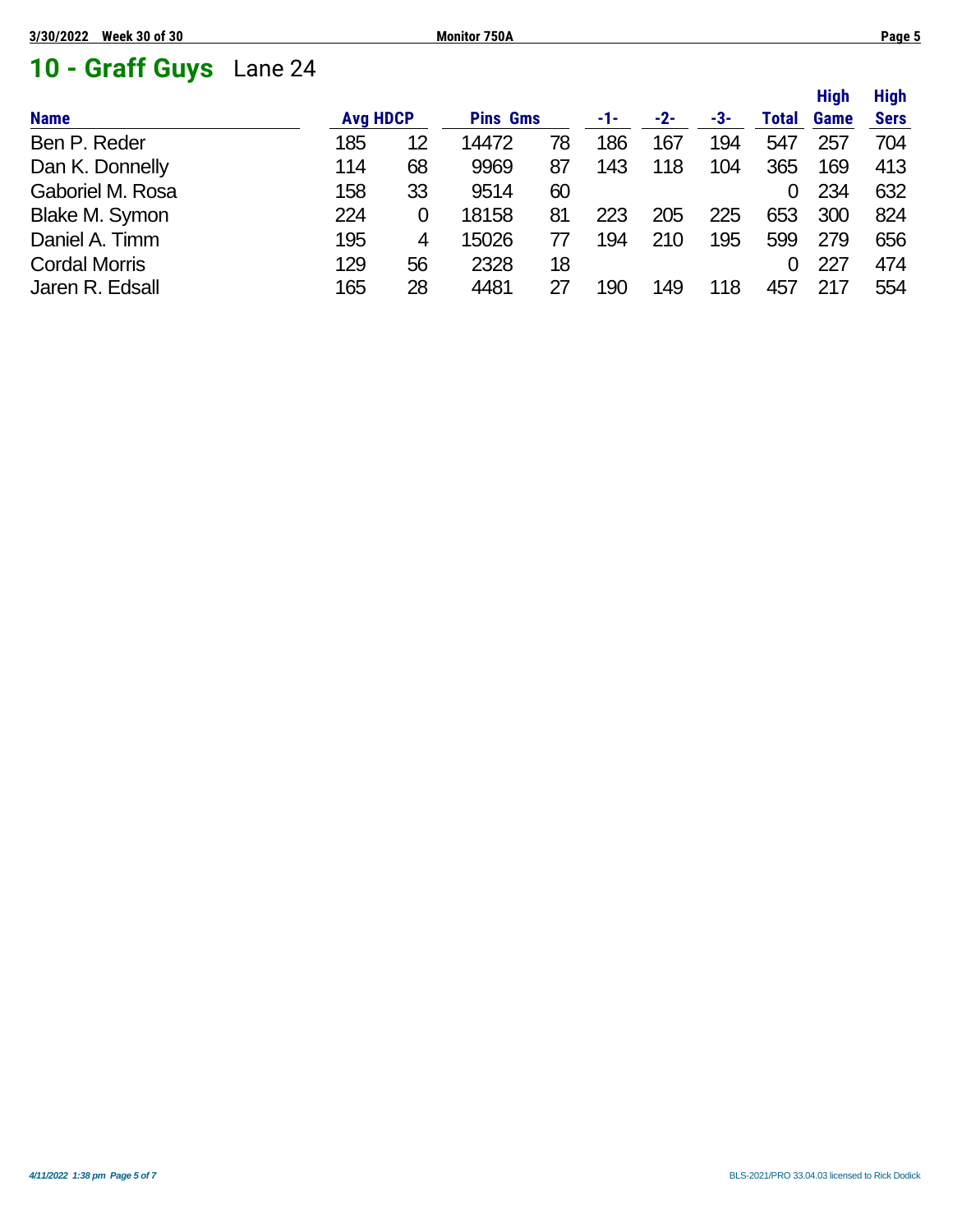#### *This Week's Statistics*

|                                   | <b>Men</b>     |
|-----------------------------------|----------------|
| How many people bowled            | 46             |
| Number of games bowled            | 138            |
| Actual average of week's scores   | 171.85         |
| How many games above average      | 69             |
| How many games below average      | 66             |
| Pins above/below average per game | 2.02           |
| How many people raised average    | 23             |
| by this amount                    | 0.83           |
| How many people went down         | 23             |
| by this amount                    | $-0.55$        |
| League average before bowling     | 170.29         |
| League average after bowling      | 170.43         |
| Change in league average          | 0.14           |
| 800s                              |                |
| 775s                              |                |
| 750s                              |                |
| 725s                              |                |
| 700s                              |                |
| 675s                              |                |
| 650s                              | $\mathbf 1$    |
| 625s                              | $\overline{c}$ |
| 600s                              | 4              |
| 575s                              | 9              |
| 550s                              | 3              |
| 525s                              | 4              |
| 500s                              | 4              |
| 475s                              | 5              |
| 450s                              | 5              |
| 425s                              |                |
| 400s                              | $\frac{2}{2}$  |
| below 400                         | 5              |
| 300s                              |                |
| 275s                              |                |
| 250s                              | $\overline{1}$ |
| 225s                              | 8              |
| 200s                              | 21             |
| 175s                              | 38             |
| 150s                              | 33             |
| 125s                              | 26             |
| 100s                              | 9              |
| below 100                         | $\overline{2}$ |
|                                   |                |